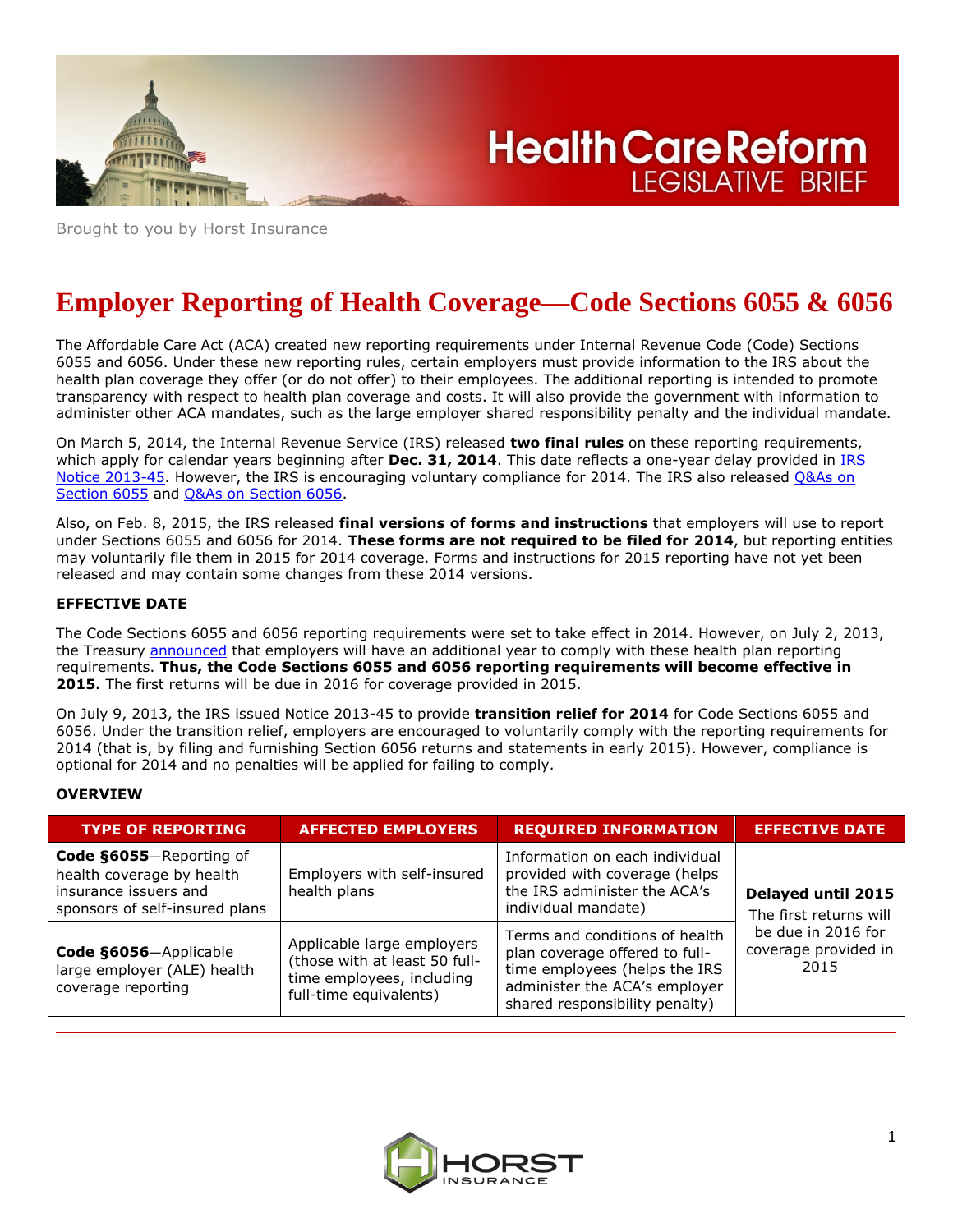# *Filing Requirements*

Under both Sections 6055 and 6056, each reporting entity will be required to file all of the following with the IRS:

- A separate **statement** for each individual who is provided minimum essential coverage (MEC) (for ALEs, this includes only full-time employees); and
- A single **transmittal form** for all of the returns filed for a given calendar year.

Under Code Section 6055, reporting entities will generally file Forms [1094-B](http://www.irs.gov/pub/irs-pdf/f1094b.pdf) (a transmittal) and [1095-B](http://www.irs.gov/pub/irs-pdf/f1095b.pdf) (an information return). Under Code Section 6056, entities will file Forms [1094-C](http://www.irs.gov/pub/irs-pdf/f1094c.pdf) (a transmittal) and [1095-C](http://www.irs.gov/pub/irs-pdf/f1095c.pdf) (an information return) for each full-time employee for any month. Entities that are reporting under both Sections 6055 and 6056 will file using a combined reporting method, using **Form 1094-C** and **Form 1095-C**.

| <b>ALEs that sponsor self-</b><br>insured plans                                                                                                                         | <b>ALEs</b> that sponsor <b>insured</b><br>plans                                                                            | <b>Non-ALEs</b> that sponsor<br>self-insured plans                                                                                | <b>Non-ALEs that</b><br>sponsor insured plans                                                  |
|-------------------------------------------------------------------------------------------------------------------------------------------------------------------------|-----------------------------------------------------------------------------------------------------------------------------|-----------------------------------------------------------------------------------------------------------------------------------|------------------------------------------------------------------------------------------------|
| Complete:<br><b>Form 1094-C</b><br><b>Both sections of Form</b><br>1095-C                                                                                               | Complete:<br><b>Form 1094-C</b><br>The section of Form 1095-C<br>addressing the information<br>under Section 6056           | File:<br><b>Form 1094-B</b><br>٠<br><b>Form 1095-B</b>                                                                            | These employers are<br>not required to report<br>under either Section<br>6055 or Section 6056. |
| To report:<br>(1) Information under Section<br>6055 about health<br>coverage provided; and<br>(2) Information under Section<br>6056 about offers of<br>health coverage. | To satisfy the Section 6056<br>reporting requirements. These<br>employers are not required to<br>report under Section 6055. | To satisfy the Section<br>6055 reporting<br>requirements. These<br>employers are not<br>required to report under<br>Section 6056. |                                                                                                |

# *Deadlines*

These forms must be filed with the IRS annually, no later than **Feb. 28** (**March 31**, if filed electronically) of the year following the calendar year to which the return relates. Due to the one-year delay, the first returns required to be filed are for the 2015 calendar year, and must be filed no later than **Feb. 29, 2016** (Feb. 28, 2016, being a Sunday), or **March 31, 2016**, if filed electronically.

Each reporting entity will also be required to furnish statements annually to individuals who are provided MEC (for ALEs, this includes only full-time employees) on or before **Jan. 31** of the year immediately following the calendar year to which the statements relate. This means that the first statements (the statements for 2015) must be furnished no later than **Feb. 1, 2016** (Jan. 31, 2016, being a Sunday). Extensions may be available in certain circumstances.

The final rules do not allow an alternate filing date for employers with non-calendar year plans. Although employers may collect information on a plan year basis, employees will need to receive their individual statements early in the year in order to have the requisite information to correctly and completely file their income tax returns for that year.

This Legislative Brief is not intended to be exhaustive nor should any discussion or opinions be construed as legal advice. Readers should contact legal counsel for legal advice.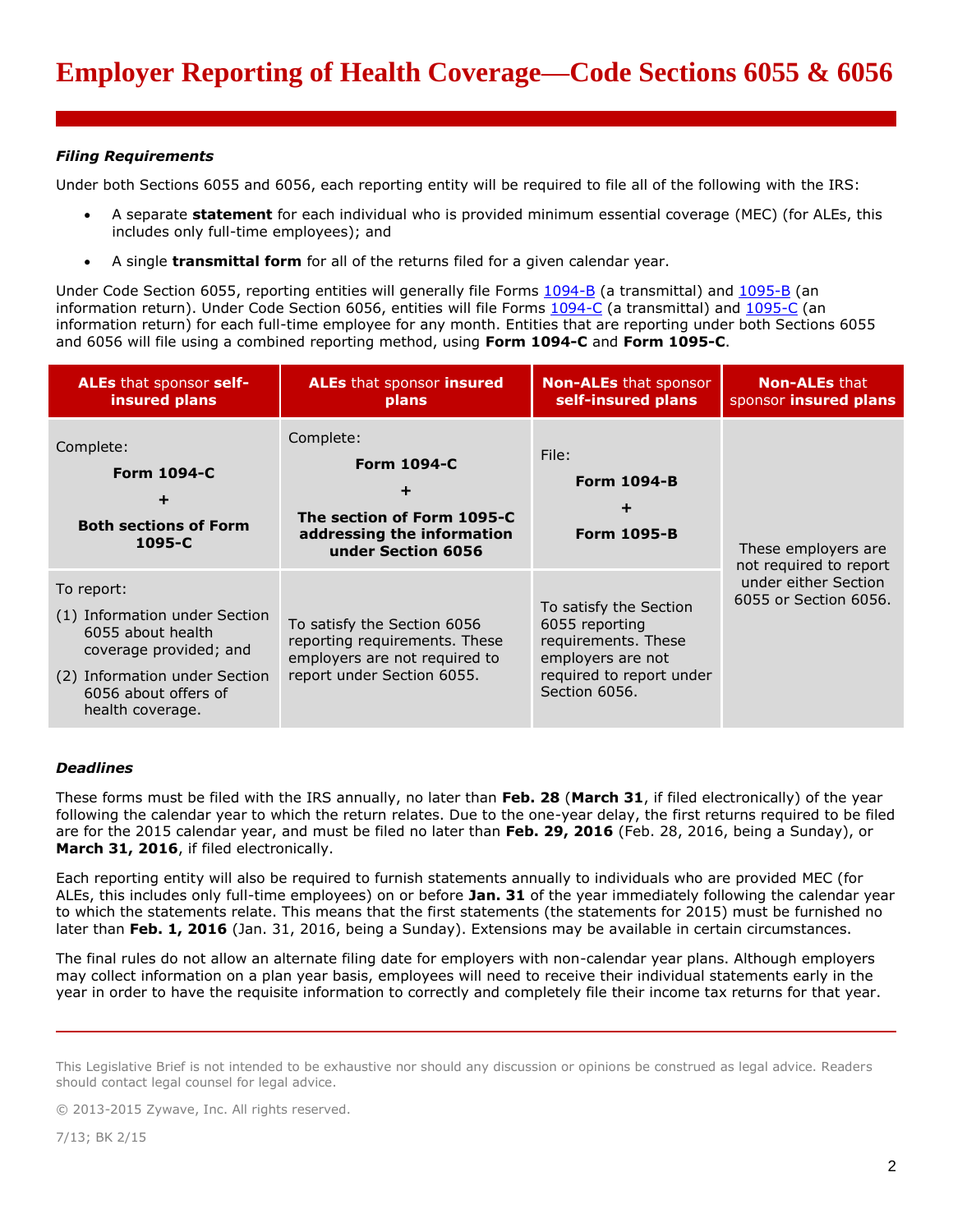### *Manner of Filing and Furnishing*

**Any reporting entity that is required to file at least 250 returns under Section 6055 or Section 6056 must file electronically**. The 250-or-more requirement applies separately to each type of return and separately to each type of corrected return. Entities filing fewer than 250 returns during the calendar year may choose to file in paper form, but are permitted (and encouraged) to file electronically.

Individual statements may also be furnished electronically if certain notice, consent and hardware and software requirements are met (similar to the process currently in place for the electronic furnishing of employee Forms W-2). The consent must specifically identify each form; an employee's consent to receive a Form W-2 electronically may not be considered a consent to also receive the employee statement under Sections 6056 or 6056 electronically. It is not sufficient for an entity to simply post the information on a website accessible to the individual (similar to the current process for furnishing SBCs), or to provide the information only upon request.

Reporting entities may also furnish the Form 1095-B or 1095-C with the Form W-2 in the same mailing. If mailed, the statement must be sent to the individual's last known permanent address or, if no permanent address is known, to the individual's temporary address. A reporting entity's first class mailing to the recipient's last known permanent address, or if no permanent address is known, the temporary address, discharges the requirement to furnish the statement, even if the statement is returned. A reporting entity that has no address for an individual should send the statement to the address where the individual is most likely to receive it.

# **APPLICABLE LARGE EMPLOYER HEALTH COVERAGE REPORTING (CODE § 6056)**

Code Section 6056 requires applicable large employers (ALEs) subject to the ACA's employer shared responsibility rules to file information returns with the IRS and provide statements to their full-time employees about the health insurance coverage the employer offered. The IRS will use the information provided on the information return to administer the ACA's employer shared responsibility rules, which impose penalties on ALEs that do not offer affordable, minimum value coverage to their full-time employees and dependents.

**The ACA's employer penalties were set to take effect on Jan. 1, 2014, but they have been delayed until 2015.** The IRS and the ALE's employees will use the information provided as part of the determination of whether an employee is eligible for a premium tax credit for coverage purchased through an Exchange under the ACA.

On March 5, 2014, the IRS released a **[final rule](https://www.federalregister.gov/articles/2014/03/10/2014-05050/health-insurance-coverage-offered-under-employer-sponsored-plans-information-reporting-by-applicable)** on the Section 6056 reporting requirements, which finalizes [proposed](https://www.federalregister.gov/articles/2013/09/09/2013-21791/information-reporting-by-applicable-large-employers-on-health-insurance-coverage-offered-under)  [regulations](https://www.federalregister.gov/articles/2013/09/09/2013-21791/information-reporting-by-applicable-large-employers-on-health-insurance-coverage-offered-under) issued on Sept. 5, 2013. In addition, on Feb. 8, 2015, the IRS released final versions of the following forms, along with related [instructions,](http://www.irs.gov/pub/irs-pdf/i109495c.pdf) that employers will use to report under Section 6056, as well as for combined reporting by ALEs who report under both Sections 6055 and 6056:

- [Form 1094-C,](http://www.irs.gov/pub/irs-pdf/f1094c.pdf) Transmittal of Employer-Provided Health Insurance Offer and Coverage Information Return; and
- [Form 1095-C,](http://www.irs.gov/pub/irs-pdf/f1095c.pdf) Employer-Provided Health Insurance Offer and Coverage.

[Q&As on Section 6056](http://www.irs.gov/uac/Questions-and-Answers-on-Reporting-of-Offers-of-Health-Insurance-Coverage-by-Employers-Section-6056) were also released in August 2014. These forms and instructions are **2014 versions** that may be used for filing in 2015 related to 2014 coverage. **These forms are not required to be filed for 2014**, but reporting entities may voluntarily file them in 2015 for 2014 coverage. Forms and instructions for 2015 reporting have not yet been released, and may contain some changes from these 2014 versions.

#### *Affected Employers*

The Section 6056 reporting requirements apply to "applicable large employers" (ALEs) subject to the ACA's employer shared responsibility rules. An ALE is an employer that employed an average of at least **50 full-time employees**, including full-time equivalents (FTEs), on business days during the preceding calendar year. Full-time employees are those employed, on average, at least 30 hours of service per week. Whether an employee qualifies as a full-time employee is determined under either the look-back measurement method or the monthly measurement method, as described in the employer shared responsibility [final regulations.](https://www.federalregister.gov/articles/2014/02/12/2014-03082/shared-responsibility-for-employers-regarding-health-coverage)

This Legislative Brief is not intended to be exhaustive nor should any discussion or opinions be construed as legal advice. Readers should contact legal counsel for legal advice.

© 2013-2015 Zywave, Inc. All rights reserved.

7/13; BK 2/15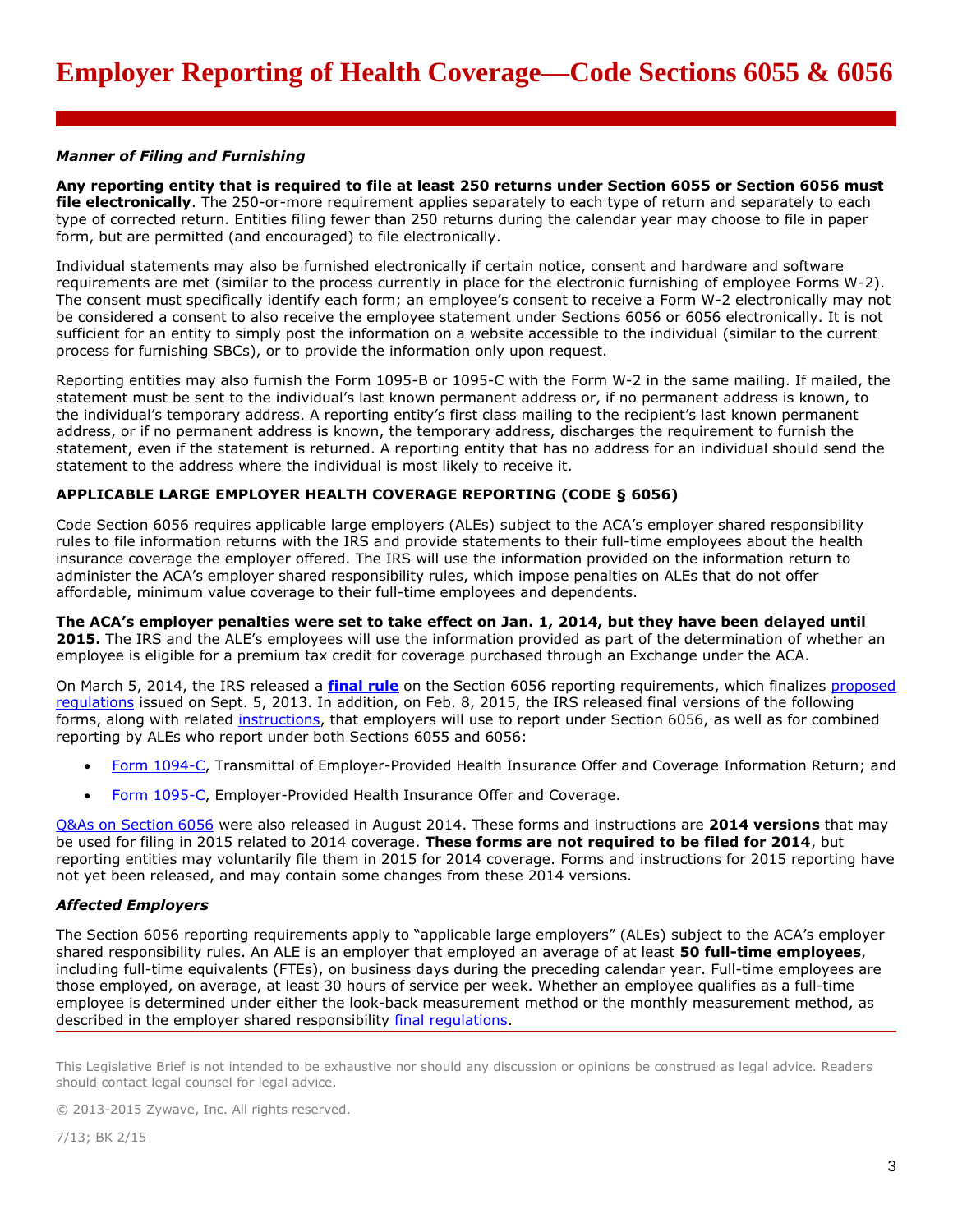Section 6056 applies to all employers that are ALEs, regardless of whether coverage is offered to full-time employees, and regardless of the employer is a tax-exempt or government entity (including federal, state, local and Indian tribal governments). However, only ALEs with full-time employees are subject to the Section 6056 requirements (and only with respect to their full-time employees). Thus, **ALEs without any full-time employees are not subject to the Section 6056 reporting requirements**.

## *Controlled Group Rules*

For purposes of the Section 6056 reporting requirements, related employers are treated as a single employer for determining employer size if they meet certain IRS criteria. Thus, all persons treated as a single employer under Code Sections 414(b), (c), (m) or (o) are combined and treated as a single employer for purposes of determining whether or not the employer has at least 50 full-time employees (including FTEs) and together will be an ALE (called an Aggregated ALE Group). When the combined total of full-time employees (including FTEs) meets the threshold, each separate company (or ALE member) is subject to the Section 6056 reporting requirements, even if any particular company individually does not employ enough employees to meet the 50-full-time-employee threshold.

However, each ALE (and each member of a group of related companies that constitute an ALE) is responsible for its own reporting obligations. For purposes of the information reporting requirements under Section 6056, each ALE member must file an information return with the IRS and furnish a statement to its full-time employees, using its own employer identification number (EIN).

## *ALEs That Sponsor Self-Insured Plans*

ALEs that sponsor self-insured group health plans also are required to report information under Section 6055 about the health coverage they provide. The IRS and individuals will use the information provided under Section 6055 to administer the ACA's individual mandate. These ALEs file with the IRS and furnish to employees the information required under both Sections 6055 and 6056 on a single form, using a combined reporting method. This combined reporting method is described in more detail below.

#### *Multiemployer Plans*

Section 6056 reporting related to full-time employees eligible to participate in a multiemployer plan may be provided in a bifurcated manner. Under this approach:

- One return, filed by the multiemployer plan administrator, would pertain to the employees eligible to participate in the multiemployer plan; and
- A separate return filed by the employer would pertain to the remaining full-time employees who are not eligible to participate in a multiemployer plan.

This approach is optional. Section 6056 applies the reporting and furnishing requirements only to the employer, and not to the relevant plan in which the employee participates. Although multiemployer plan administrators may prepare and submit returns for certain employees of an ALE, the employer would remain the responsible person under Section 6056 with respect to all of its full-time employees, and would be subject to any potential liability for failure to properly file returns or furnish statements. To the extent the plan administrator that prepares returns or statements required under Section 6056 is a tax return preparer, it is subject to the requirements generally applicable to return preparers.

The regulations also require that there be:

- A single identified Section 6056 transmittal (Form 1094-C) reporting aggregate employer-level data for all fulltime employees of the ALE (including those for whom reporting was done by a multiemployer plan); and
- Only one Section 6056 employee statement (Form 1095-C) for each full-time employee of the ALE with respect to the employee's employment with the ALE.

This Legislative Brief is not intended to be exhaustive nor should any discussion or opinions be construed as legal advice. Readers should contact legal counsel for legal advice.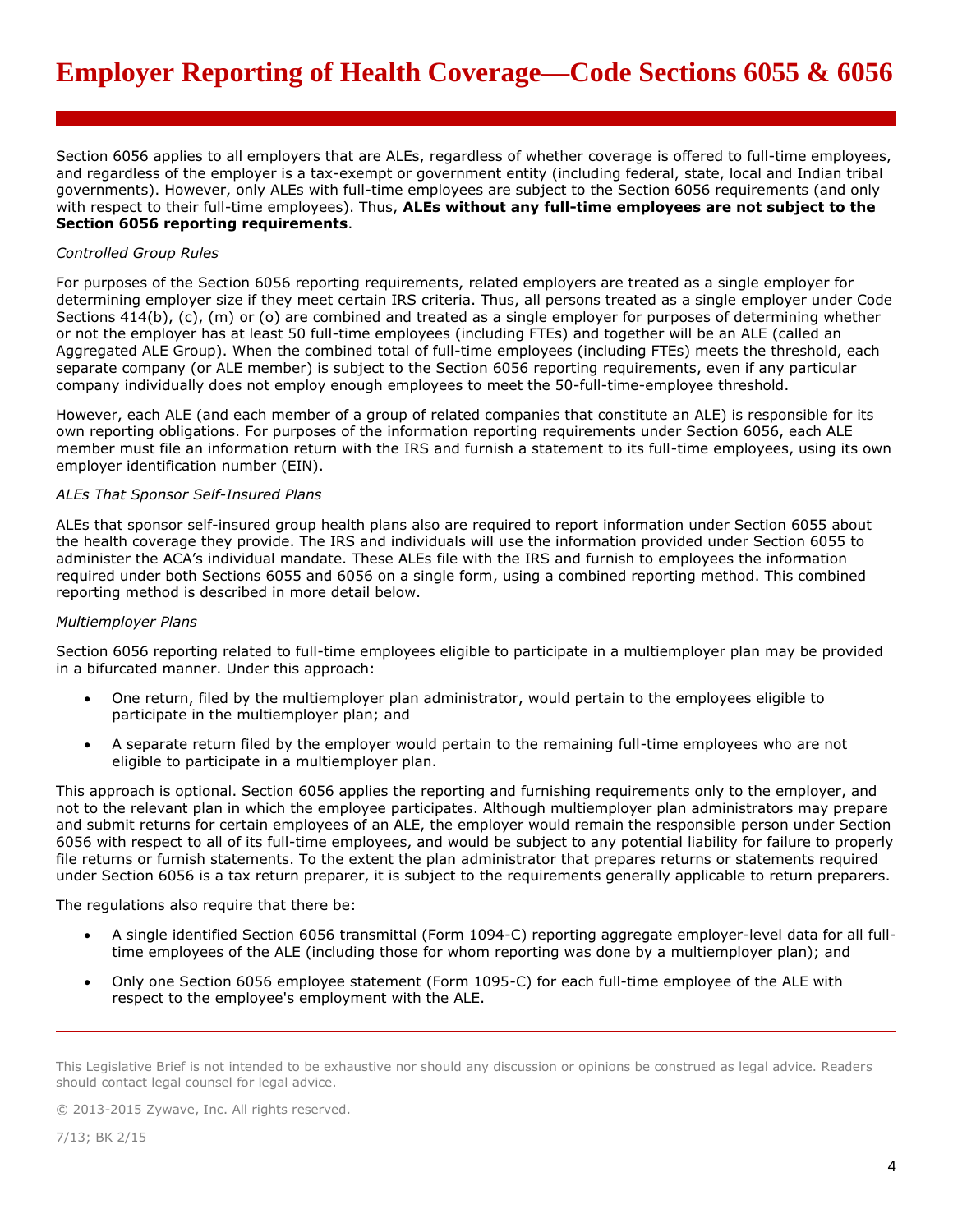# *Designating Third Parties to File and Furnish on Behalf of an ALE*

Reporting arrangements between ALEs, issuers and other parties are not prohibited. Thus, ALEs can use third parties to facilitate filing returns and furnishing employers statements. However, this does not transfer the ALE's potential liability under the employer shared responsibility rules, or the potential liability for failure to file returns and furnish statements under Section 6056 (except in the case of a related entity properly designated by a governmental unit). If a person who prepares returns or statements required under Section 6056 is a tax return preparer, that person will be subject to the requirements generally applicable to tax return preparers.

An ALE that is a governmental unit or agency may report on its own or may designate (in writing) another person to report on its behalf, as long as the designation meets certain criteria. The designated person, called a Designated Government Entity (DGE), must be a person or persons that are part of (or related to) the governmental unit ALE. In this case, the DGE is responsible for providing the information, and is liable for penalties for failure to comply.

#### *Excluded Employers*

Employers that are not subject to the ACA's employer shared responsibility rules are not required to report under Section 6056. Thus, employers that employed fewer than 50 full-time employees (including FTEs) during the prior year are not subject to the reporting requirements. However, any employer that sponsors a self-insured health plan is required to report under Section 6055, even if the employer has fewer than 50 full-time employees.

# *Information Required to Be Reported*

Each ALE is required to report information about the health coverage, if any, offered to its full-time employees (and their dependents), **including whether an offer of health coverage was (or was not) made**. This requirement applies to all ALEs, regardless of whether they offered health coverage to all, none or some of their full-time employees. For each full-time employee, regardless of whether health coverage was offered to the employee, the ALE is required to file a return with the IRS and furnish a statement to the employee reporting:

- Whether an offer of health coverage was or was not made to the employee; and
- If an offer was made, the required information about the offer.

Therefore, even if an ALE does not offer coverage to any full-time employees, it must file returns with the IRS and furnish statements to each of its full-time employees to report information specifying that coverage was not offered.

An ALE is *not required* to file a Form 1095-C for an individual who, for all months of a calendar year, is either **not an employee of the ALE** or is in a **limited non-assessment period** (for example, an employee who was hired midyear and then was in an initial measurement period that continued into the following year). However, for the months in which the employee was an employee of the ALE, he or she would be included in the total employee count reported on Form 1094-C. Also, if the employee enrolled in self-insured employer-sponsored coverage during the limited nonassessment period, the employer must file a Form 1095-C for the employee in order to report coverage information for the year.

An employer makes an offer of coverage to an employee if it provides the employee an effective opportunity to enroll in the health coverage (or to decline that coverage) **at least once for each plan year**. This includes cases where the employer continues the employee's election of coverage from a prior year, but provides the employee an effective opportunity to opt out of the health coverage. If an employer does not provide the employee an effective opportunity to decline the coverage, the employer is treated as having made an offer of health coverage to the employee only if that health coverage provides minimum value and does not require an employee contribution for any calendar month of more than 9.5 percent of the mainland federal poverty line for a single individual.

An offer of health coverage for a month must provide coverage for every day of that calendar month. However, if an employee terminates employment before the last day of a calendar month and the health coverage offer ends on the date of termination, the employer is treated as having offered the employee health coverage for the month only if the

This Legislative Brief is not intended to be exhaustive nor should any discussion or opinions be construed as legal advice. Readers should contact legal counsel for legal advice.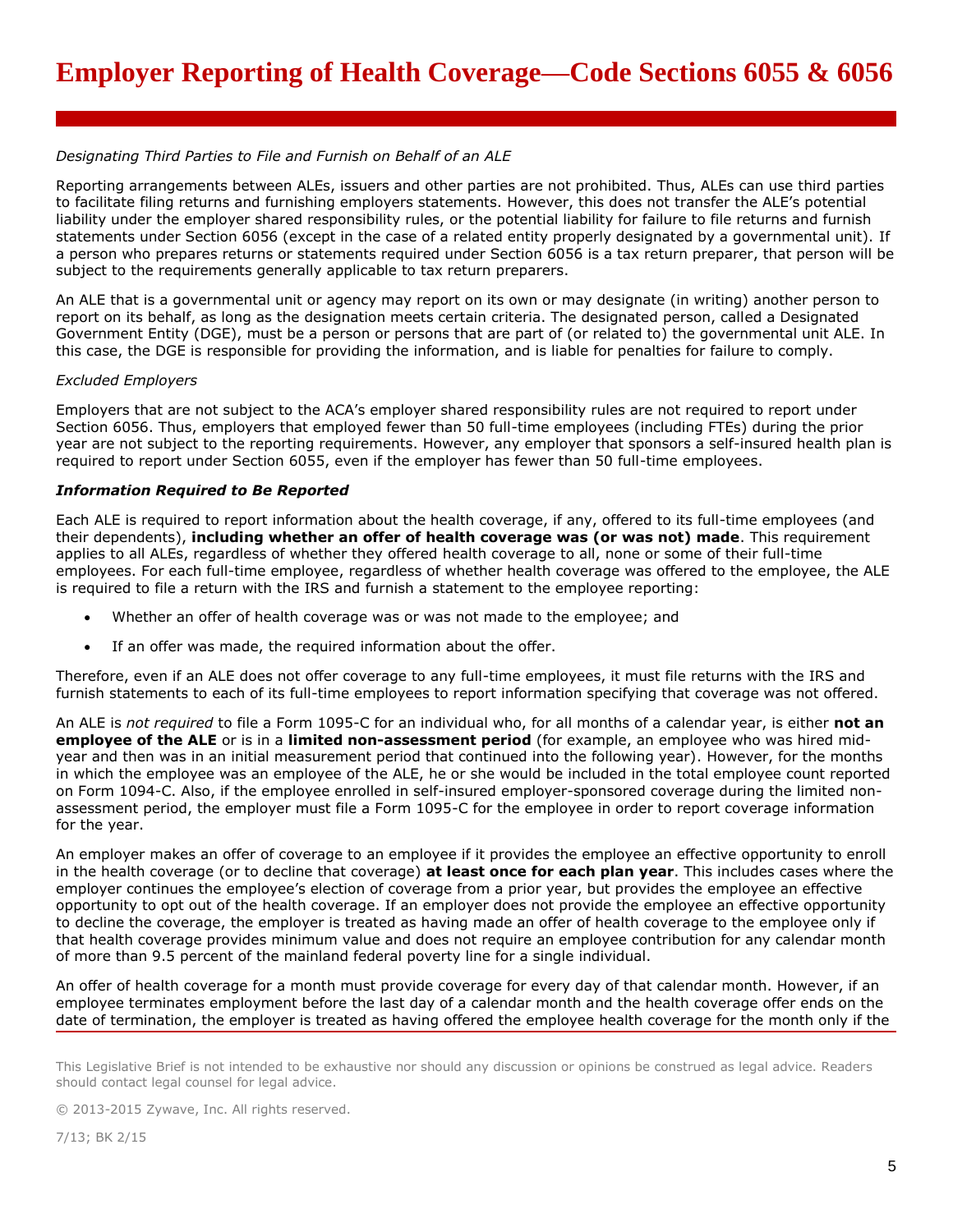employee would have been offered health coverage for the entire month, had the employee been employed for the entire month.

For purposes of reporting under Section 6056, the term "dependent" is defined as an employee's child, including a child who has been legally adopted or legally placed for adoption with the employee, who has not reached age 26. A dependent does not include stepchildren, foster children or a child that does not reside in the United States (or a country contiguous to the United States) and who is not a United States citizen or national. A dependent also does not include a spouse. In addition, for this purpose, an offer of coverage is treated as made to an employee's dependents only if the offer of coverage is made to **an unlimited number of dependents**, regardless of the actual number of dependents, if any, an employee has during any particular calendar month.

An offer to a spouse includes an offer that is subject to a reasonable, objective condition, regardless of whether the spouse meets the condition. For example, an offer of coverage that is available to a spouse only if the spouse certifies that he or she does not have access to health coverage from another employer is treated as an offer of coverage to the spouse for reporting purposes. However, this treatment is for reporting purposes only, and generally will not affect the spouse's eligibility for the premium tax credit if the spouse did not meet the condition, and therefore did not have an actual offer of coverage.

# *IRS Return*

The ALE's return filed with the IRS must include the following information:

- The ALE's name, address and employer identification number (EIN);
- The name and telephone number of the ALE's contact person;
- A certification of whether the ALE offered to its full-time employees (and their dependents) the opportunity to enroll in minimum essential coverage (MEC) under an eligible employer-sponsored plan, by calendar month;
- The months during the calendar year for which MEC under the plan was available;
- Each full-time employee's share of the lowest cost monthly premium for self-only coverage providing minimum value offered to that employee under an eligible employer-sponsored plan, by calendar month;
- The number of full-time employees for each month during the calendar year;
- The name, address (including country code) and Social Security number (SSN) or other taxpayer identification number (TIN) of each full-time employee during the calendar year and the months (if any) during which the employee was covered under the eligible employer-sponsored plan during the calendar year; and
- Any other information required by the IRS.

Most employer-sponsored health plans will qualify as MEC. The ACA broadly defines MEC to include both insured and self-insured group health plans, as well as plans with grandfathered status under the ACA. However, MEC does not include specialized coverage, such as coverage only for vision care or dental care, workers' compensation, disability policies or coverage only for a specific disease or condition.

Each ALE will also have to report the name, address and EIN of any third party reporting on behalf of the ALE and whether the ALE is a member of an Aggregated ALE Group. The final regulations do not require employers to report whether they expect to be an ALE the following year.

Some of the information will be provided through the use of **indicator codes**, rather than detailed explanations or summaries. If multiple codes apply with respect to a full-time employee for a particular calendar month, the reporting format will accommodate the necessary codes.

# *Employee Statement*

This Legislative Brief is not intended to be exhaustive nor should any discussion or opinions be construed as legal advice. Readers should contact legal counsel for legal advice.

© 2013-2015 Zywave, Inc. All rights reserved.

7/13; BK 2/15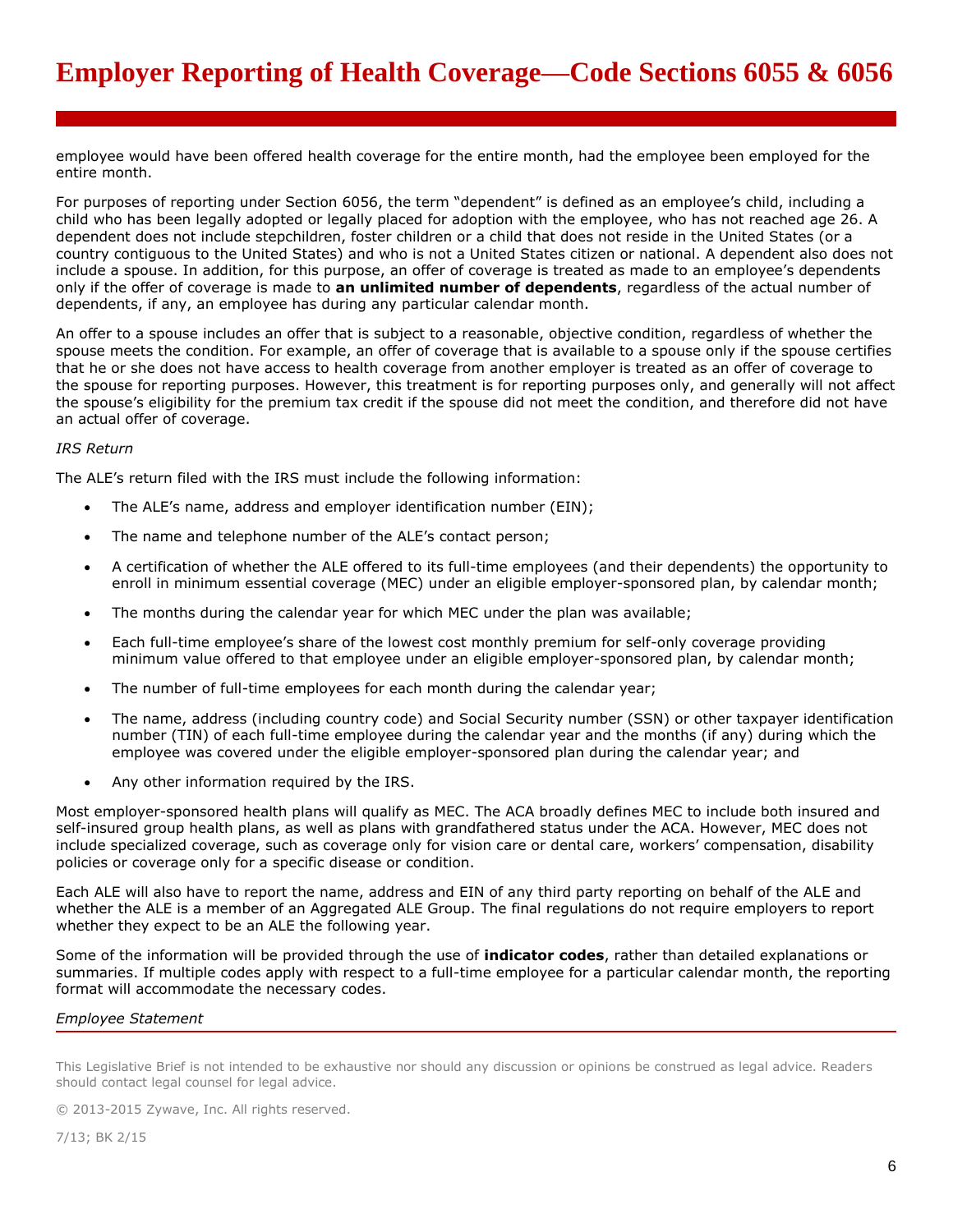Under the general method, an ALE generally must furnish to each full-time employee a written statement showing:

- The ALE's name, address and EIN; and
- The information required to be shown on the Section 6056 return with respect to the full-time employee (and his or her spouse and dependents).

Employee statements may truncate the TIN or SSN of an employee (or any family member of the employee receiving coverage) on any statements furnished to employees, by showing only the last four digits of the TIN or SSN and replacing the first five digits with asterisks or Xs. Truncation is not allowed on forms filed with the IRS. In addition, an EIN may not be truncated on the forms filed with the IRS.

# *Methods of Reporting*

The final rule provides:

- **A general method** that all ALEs may use for filing forms with the IRS and furnishing statements to full-time employees; and
- **Alternative reporting methods** for eligible ALEs.

If an ALE cannot use an alternative reporting method for certain employees, the ALE must use the general method for those employees. In any case, the alternative reporting methods are optional, so that an employer may choose to report for all of its full-time employees using the general method even if an alternative reporting method is available.

In an effort to simplify the Section 6056 reporting process, certain information required to be reported to the IRS and furnished to full-time employees may be reported through the use of **indicator codes**, rather than by providing more detailed information. More details about the reporting process is available in the reporting forms and instructions.

## *General Reporting Method*

As a general method, each ALE may satisfy the requirement to file a Section 6056 return with the IRS by filing:

- A transmittal on **Form 1094-C** for all of the returns filed for a given calendar year; and
- A separate employee statement on **Form 1095-C** for each full-time employee.

Substitute forms may be used, as long as they include all of the required information and comply with IRS procedures or other applicable guidance. On Feb. 8, 2015, the IRS released **final versions** of Forms [1094-C](http://www.irs.gov/pub/irs-pdf/f1094c.pdf) and [1095-C,](http://www.irs.gov/pub/irs-pdf/f1095c.pdf) along with related [instructions.](http://www.irs.gov/pub/irs-pdf/i109495c.pdf) These are **2014 versions only**, and are not required to be filed for 2014. However, reporting entities may voluntarily file them in 2015 for 2014 coverage. Forms and instructions for 2015 reporting have not yet been released, and may contain some changes from these 2014 versions.

An ALE that maintains a self-insured plan also uses **Form 1095-C** to satisfy the reporting requirements under Section 6055. The Form 1095-C has separate sections to allow ALEs that sponsor self-insured plans to combine reporting to satisfy both the Section 6055 and 6056 reporting requirements, as applicable, on a single return. More information on combined reporting is available in the "Combined Reporting" section below.

Generally, each ALE must file separate Section 6056 returns providing that ALE's EIN. There must be only:

- **One Section 6056 Authoritative Transmittal** (Form 1094-C) reporting aggregate employer-level data for all full-time employees of the ALE; and
- **One Section 6056 employee statement** (Form 1095-C) for each full-time employee with respect to employment with that ALE.

This Legislative Brief is not intended to be exhaustive nor should any discussion or opinions be construed as legal advice. Readers should contact legal counsel for legal advice.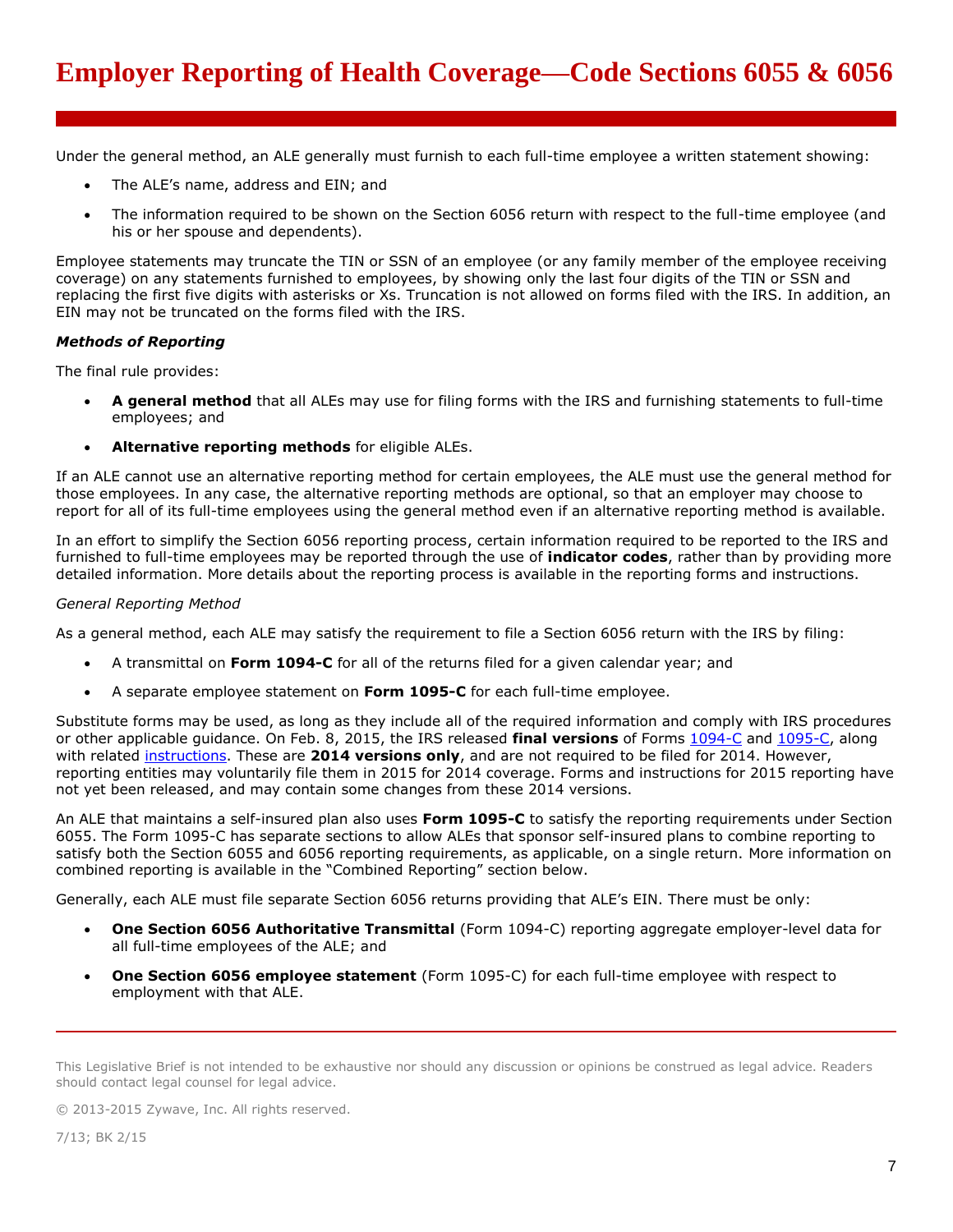#### **AUTHORITATIVE TRANSMITTAL**

**A separate Section 6056 transmittal (Form 1094-C) must be filed with any Forms 1095-C filed by each ALE**. An ALE may choose to file multiple Forms 1094-C, each accompanied by Forms 1095-C, for some of its employees, provided that a Form 1095-C is filed for each employee for whom the ALE is required to file. However, if more than one Section 6056 transmittal is filed for an ALE, one of those Form 1094-C transmittals must be an **Authoritative Transmittal** reporting aggregate employer-level data for all full-time employees. The form must be identified, on line 19 of Part II, as the Authoritative Transmittal.

One Authoritative Transmittal must be filed for each ALE, even if multiple Forms 1094-C are filed by and on behalf of the ALE. For example, if an employer has prepared a separate Form 1094-C for each of its two divisions to transmit Forms 1095-C for each division's full-time employees, one of the Forms 1094-C filed must be designated as the Authoritative Transmittal and report aggregate employer-level data for all full-time employees (for both divisions).

In the case of an Aggregated ALE Group, each separate ALE Member must file its own Authoritative Transmittal. Similarly, in the case of a governmental unit that has delegated its reporting responsibilities for some of its employees to a DGE, one Authoritative Transmittal must still be filed for that governmental unit reporting aggregate employerlevel data for all employees of the governmental unit (including those for whom the governmental unit has delegated its reporting responsibilities).

## **ONE FORM 1095-C PER FULL-TIME EMPLOYEE**

Also, **there must be only one Section 6056 employee statement (Form 1095-C) for each full-time employee** with respect to that full-time employee's employment with the ALE, so that all information for a particular full-time employee of the ALE is reflected on a single Form 1095-C. For example, if an ALE separately reports for the full-time employees of its two divisions, the ALE must combine the information for any employee who worked at both divisions during the year, so that a single Form 1095-C is filed for that employee which reports information for all 12 months of the calendar year from that employer.

However, a full-time employee who works for more than one ALE that is a member of the same Aggregated ALE Group (that is, works for two separate ALE members) must receive a separate Form 1095-C from each ALE member, unless the ALE member is not treated as the employer for any month in the calendar year.

The Section 6056 **employee statement** may be made by furnishing:

- A copy of Form 1095-C for that full-time employee (or another form the IRS designates); or
- A substitute employee statement for that full-time employee (as long as it includes all of the required information and complies with IRS procedures or other applicable guidance).

The employee statement is not required to include a copy of the transmittal form (Form 1094-C).

### *Alternative Methods*

The final rule provides two alternative methods of reporting under Section 6056 that are intended to minimize the cost and administrative tasks for employers. In certain situations, the alternative reporting methods may allow employers to provide **less detailed information** than under the general method. The two alternative reporting methods are:

- Reporting Based on Certification of Qualifying Offers (the Qualifying Offer Method); and
- Option to Report Without Separate Identification of Full-Time Employees if Certain Conditions Related to Offers of Coverage Are Satisfied (the 98 Percent Offer Method).

In addition, transition relief is available under the Qualifying Offer Method for 2015. Each of these alternative methods of reporting are described in greater detail below.

This Legislative Brief is not intended to be exhaustive nor should any discussion or opinions be construed as legal advice. Readers should contact legal counsel for legal advice.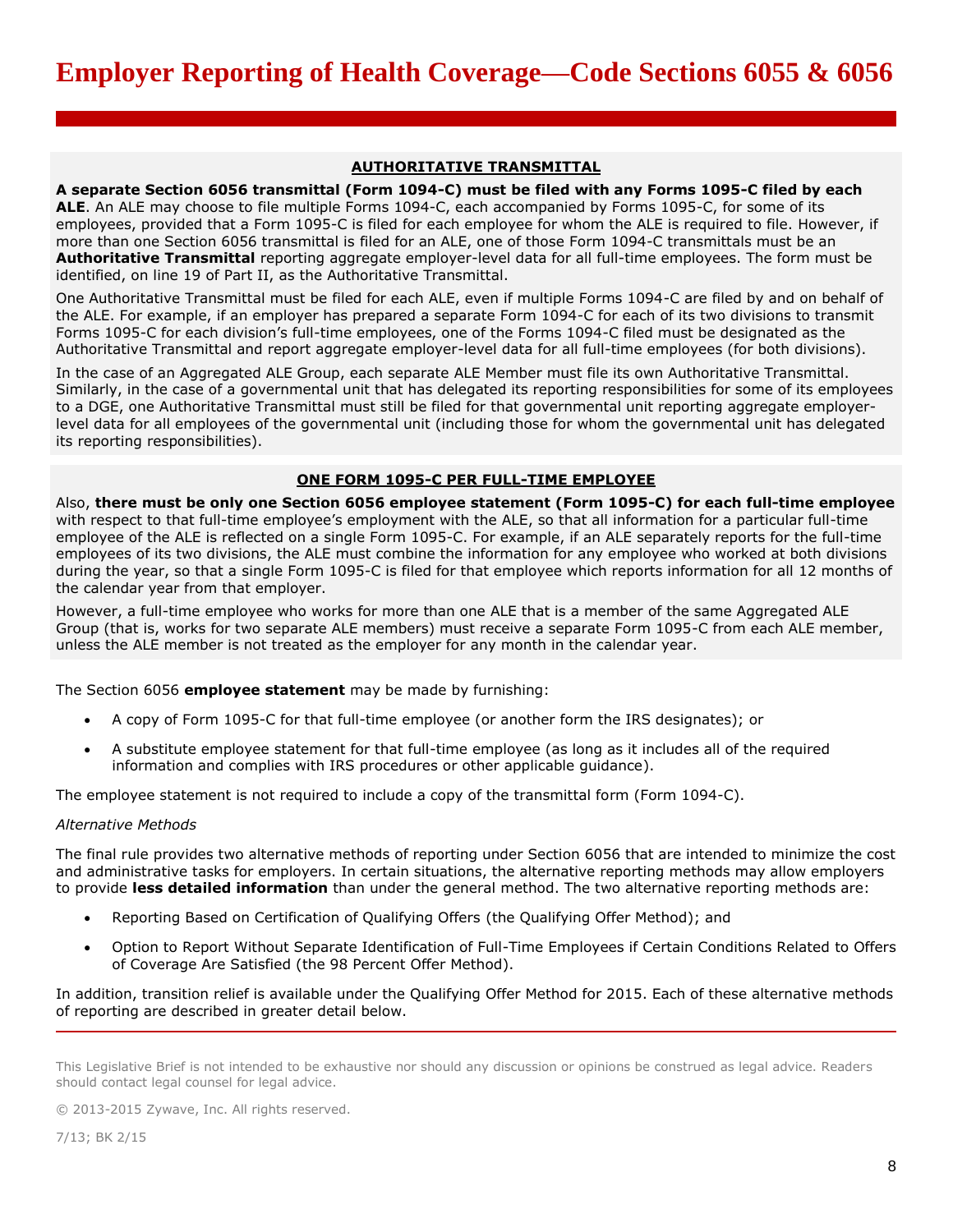The information provided to the IRS and the employee under Section 6056 is important for administering the ACA's employer shared responsibility rules and the premium tax credit. However, in some circumstances, only some of the information required under the general method is necessary. Accordingly, the alternative reporting methods identify specific groups of employees for whom simplified alternative reporting would provide sufficient information.

If an ALE is not eligible to use an alternative method of reporting with respect to one or more full-time employees, the ALE **must use the general method of reporting** for those employees. In addition, the alternative methods of reporting are all optional. An employer is not required to use any alternative reporting method, even if it is eligible, and may instead report the more detailed information under the general method of reporting.

# **REPORTING BASED ON CERTIFICATION OF QUALIFYING OFFERS**

The first alternative method applies with respect to an ALE that **certifies on its transmittal form that it offered certain coverage (a qualifying offer) to one or more of its full-time employees**. A "qualifying offer" occurs when, for all months during the year in which the employee was a full-time employee with respect to whom an employer shared responsibility penalty could apply, the ALE:

- Offers MEC providing minimum value at an employee cost for self-only coverage of less than 9.5 percent of the mainland single federal poverty line to one or more of its full-time employees; and
- Offers MEC to the employee's spouses and dependents.

Note that, although the employer shared responsibility rules only require ALEs to offer coverage to dependent children (not spouses), ALEs must offer coverage to a full-time employee's spouse and dependent children in order to use the Qualifying Offer Method of reporting under Section 6056. Also, the employer shared responsibility final rules provide transition relief for certain ALEs that do not offer dependent coverage in 2015. An ALE using this transition relief **will not be treated as offering dependent coverage** under this alternative reporting method.

For employees who received a qualifying offer for all 12 months of the calendar year, the ALE will be treated as complying with Section 6056 if it takes the following two steps:

- 1. **Report simplified Section 6056 return information with respect to those employees**. The ALE will file Form 1095-C with the IRS, providing only the employee's name, SSN and address, and indicating (using the Qualifying Offer code 1A) that a qualifying offer was made for all 12 months of the calendar year. The ALE also will not report the dollar amount for any month for the employee's share of the lowest cost monthly premium for self-only coverage providing minimum value offered to that employee. *An employer may not, for any month, use code 1A and also report this dollar amount.*
- 2. **Provide a simplified employee statement in lieu of a copy of the Form 1095-C** to each full-time employee who received a qualifying offer for all 12 months. This statement must include the employer's name, address and EIN, and must inform the employee that the employee (and his or her spouse and dependents, if any) received a qualifying offer for all 12 months of the calendar year, and therefore are generally ineligible for a premium tax credit for all of those 12 months. In addition, this statement must direct the employee to see [IRS Publication 974, Premium Tax Credit \(PTC\)](http://www.irs.gov/pub/irs-dft/p974--dft.pdf) (currently in draft form), for more information on eligibility for the premium tax credit.

However, an employer may not provide a simplified employee statement in lieu of a copy of the Form 1095-C for any full-time employee who enrolled in self-insured coverage, regardless of whether the employee received a qualifying offer for all 12 months. The employer must furnish the information reporting enrollment in the self-insured coverage reported on Form 1095-C, Part III. For these employees, the employer may furnish a copy of Form 1095-C as filed with the IRS (with or without the statement described above).

For each employee who received a qualifying offer for fewer than 12 months, the ALE will **use the general reporting method**. However, the ALE may use code 1A to report for months in which a qualifying offer was received.

This Legislative Brief is not intended to be exhaustive nor should any discussion or opinions be construed as legal advice. Readers should contact legal counsel for legal advice.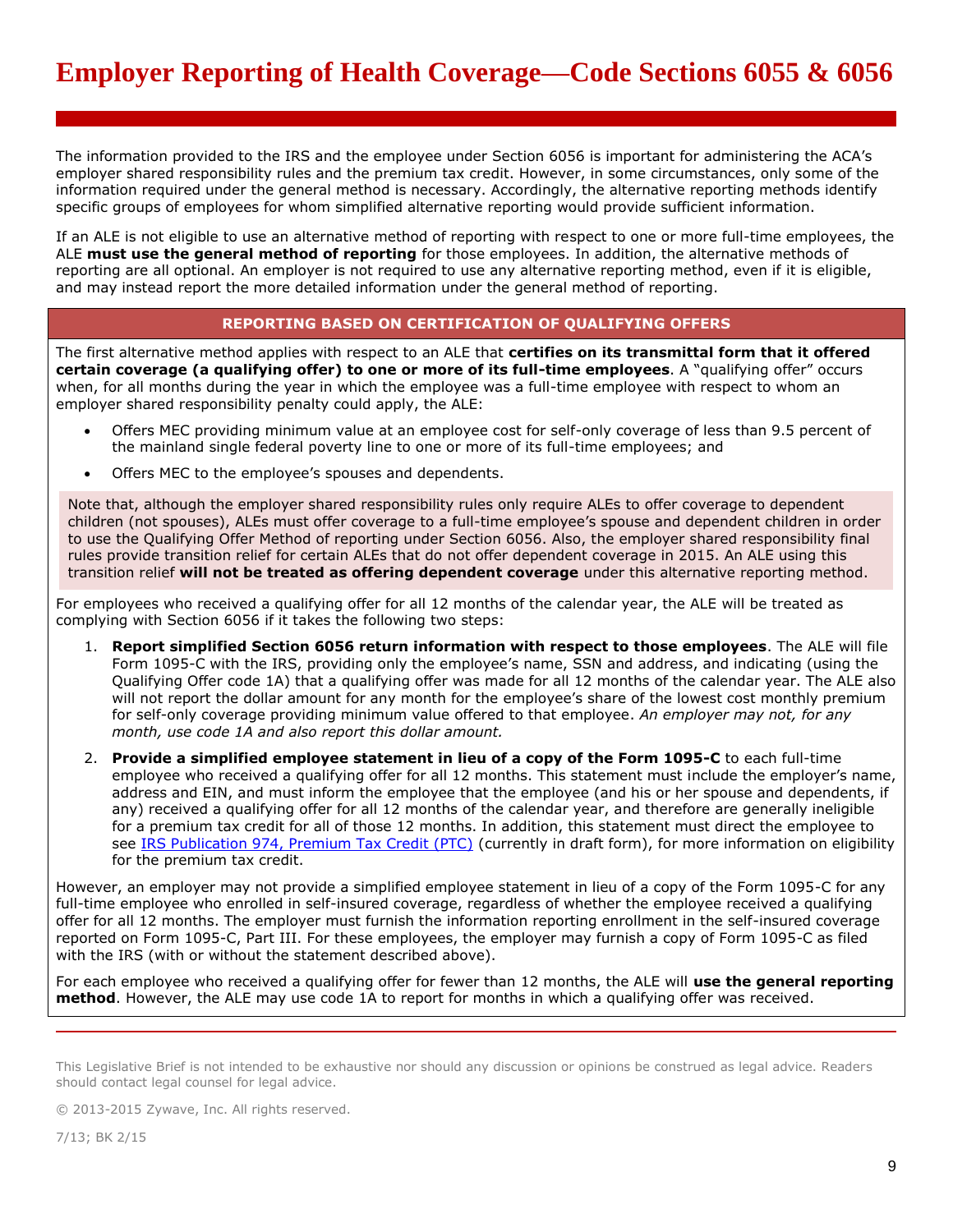# **QUALIFYING OFFER METHOD TRANSITION RELIEF FOR 2015**

The final rule also includes transition relief in 2015 for ALEs that certify on the transmittal that they have made a qualifying offer to **at least 95 percent of their full-time employees** (and their spouses and dependents).

Generally, employers will have to use the general method of reporting for any employees that did not receive a qualifying offer for all 12 months. However, solely for 2015, ALEs that have made a qualifying offer to at least 95 percent of their full-time employees (and their spouses and dependents) will be treated as complying with Section 6056 if they take the two simplified steps listed above. However, in this case, employers will use either:

- The **Qualifying Offer code 1A** for any months for which the employee received a qualifying offer; or
- The **Qualifying Offer Method Transition Relief code 1I** for any months for which the employee did not receive a qualifying offer.

*An employer may not, for any month, use code 1A or code 1I and also report the dollar amount for the employee's share of the lowest cost monthly premium for self-only coverage providing minimum value.*

In addition, the simplified employee statement will vary based on whether the employee received a qualifying offer for all, some or no months of the calendar year.

- If the qualifying offer applied to an employee for all 12 months of the calendar year, the statement will inform the employee that the employee (and the employee's spouse and dependents, if any) will not be eligible to claim a premium tax credit for any of the 12 calendar months.
- If the qualifying offer did not apply to an employee for all 12 months, the statement will inform the employee that the employee (and his or her spouse and dependents) may be eligible to claim a premium tax credit for one or more of the 12 calendar months. The statement must also include a name and telephone number that the employee can contact for further information regarding the offer of coverage.

# **REPORTING BASED ON CERTIFICATION OF 98 PERCENT OFFERS**

The second alternative method applies with respect to an ALE that certifies on its transmittal form that it:

- **Offered MEC that is affordable and provides minimum value to at least 98 percent of its full-time employees** on whom it reports in its Section 6056 return; and
- **Offered MEC to those employees' dependents**.

For this purpose, coverage is treated as affordable if the cost of employee-only coverage satisfies any applicable affordability safe harbor under the employer shared responsibility final regulations.

This alternative method allows eligible ALEs to provide Section 6056 reporting without determining whether each employee offered coverage is a full-time employee or specifying the number of the employer's full-time employees. Under this alternative method, the employer does not have to provide its full-time employee count on Form 1094-C.

This alternative method is designed to ensure that the employer has offered coverage to "substantially all" of its fulltime employees, and therefore is not subject to an employer shared responsibility penalty, without having to know which reported employees are full-time and which are part-time.

Although this alternative method allows reporting without identifying or specifying the number of full-time employees, it does not exempt the employer from any penalties that might apply for failure to report with respect to any full-time employee. Thus, reporting is still required under the normal rules for all full-time employees, including those not offered coverage.

This Legislative Brief is not intended to be exhaustive nor should any discussion or opinions be construed as legal advice. Readers should contact legal counsel for legal advice.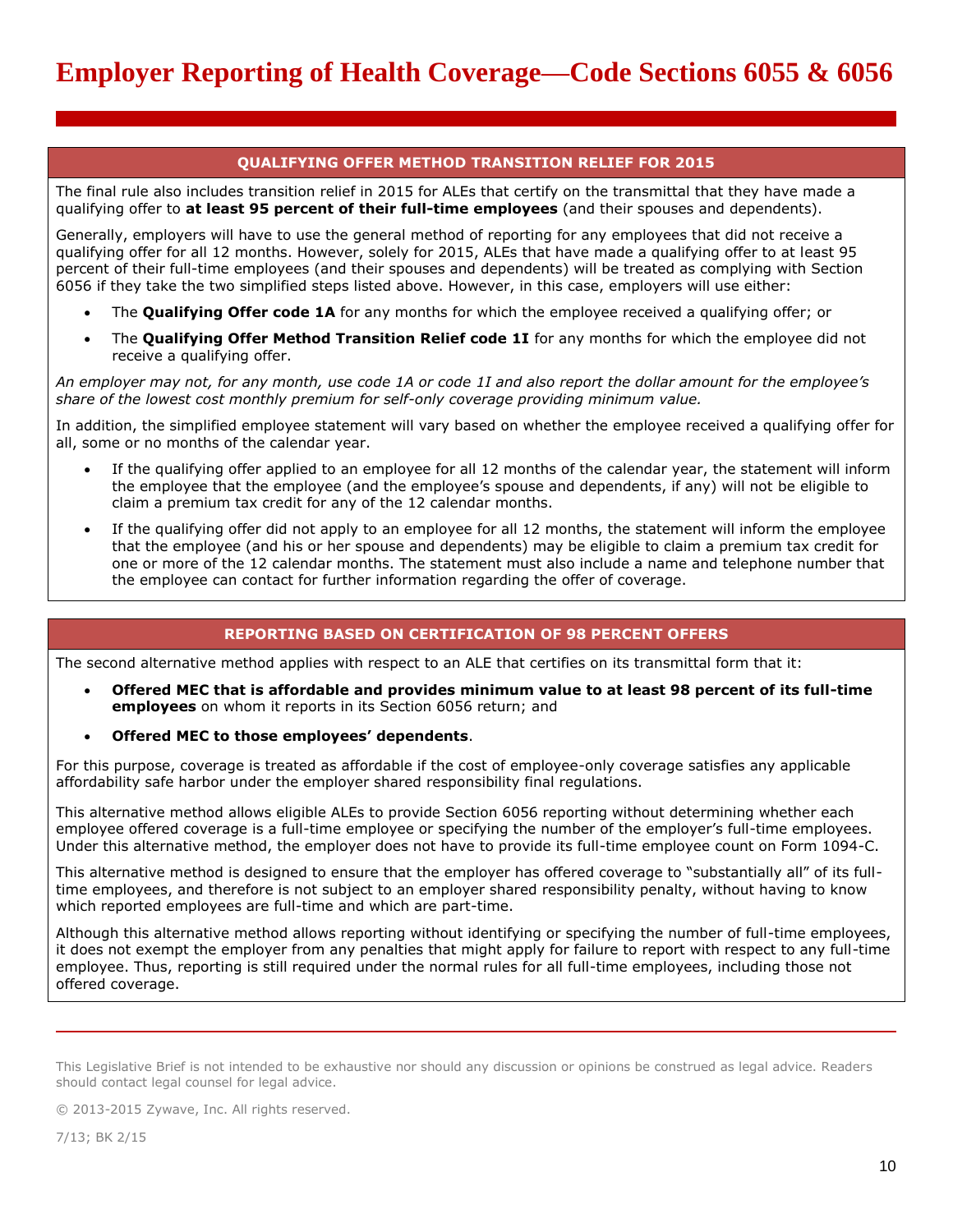# *Reporting for Medium-sized ALEs*

The employer shared responsibility [final regulations](https://www.federalregister.gov/articles/2014/02/12/2014-03082/shared-responsibility-for-employers-regarding-health-coverage) included transition relief delaying compliance for medium-sized ALEs for one year, until 2016. Medium-sized ALEs are those with at least 50 full-time employees (including full-time equivalents), but fewer than 100 full-time employees (including full-time equivalents). **ALEs eligible for this transition relief will still report under Section 6056 for 2015**, as described below.

# **REPORTING FOR MEDIUM-SIZED ALES**

As part of the transition relief from the employer shared responsibility rules for medium-sized ALEs, the ALE must certify by checking a box on its Section 6056 transmittal form (Form 1094-C) for calendar year 2015 (that is, for the Section 6056 transmittal form that will be filed in 2016) that it meets the following eligibility conditions:

- The ALE **employs a limited workforce** of at least 50 full-time employees (including full-time equivalents), but fewer than 100 full-time employees (including full-time equivalents) on business days during 2014;
- Between Feb. 9, 2014, and Dec. 31, 2014, the ALE **does not reduce the size of its workforce or the overall hours of service** of its employees in order to satisfy the workforce size condition; and
- During the coverage maintenance period (that is, the period ending Dec. 31, 2015, or the last day of the plan year that begins in 2015), the ALE **does not eliminate or materially reduce the health coverage**, if any, it offered as of Feb. 9, 2014.

ALEs with non-calendar year plans will also certify with regard to their 2015 plan year, including:

- The months of their 2015 plan year that fall in calendar year 2015, on the Section 6056 transmittal form for 2015 (that is, the form that will be filed in 2016); and
- The months of their 2015 plan year that fall in calendar year 2016, on the Section 6056 transmittal form for 2016 (that is, the form that will be filed in 2017).

The IRS noted that the delay for medium-sized ALEs is solely for the employer for purposes of the employer shared responsibility rules, and does not affect the employee's potential eligibility for the premium tax credit. Accordingly, **regardless of whether the employer is eligible for this delay, the Form 1095-C for each full-time employee must accurately reflect the health coverage offered to that employee (if any) during that period, including, if applicable, the required employee contribution**.

Thus, reporting for medium-sized ALEs is *not* a simplified method of reporting.

# *Combined Reporting*

The final rules under Sections 6055 and 6056 provide for combined reporting for employers that are subject to both reporting provisions (generally, ALEs that sponsor self-insured group health plans). To allow these ALEs to satisfy both reporting requirements on a single return, **Form 1095-C** has separate sections for reporting under Section 6055 and for reporting under Section 6056.

More information on combined reporting is available in the "Combined Reporting" section below.

# **REPORTING OF HEALTH COVERAGE FOR ISSUERS AND SELF-INSURED PLANS (CODE § 6055)**

The ACA requires every health insurance issuer, sponsor of a self-insured health plan, government agency that administers government-sponsored health insurance programs and any other entity that provides minimum essential coverage (MEC) to file an annual return with the IRS reporting information for each individual who is provided with this coverage. Related statements must also be provided to individuals.

This Legislative Brief is not intended to be exhaustive nor should any discussion or opinions be construed as legal advice. Readers should contact legal counsel for legal advice.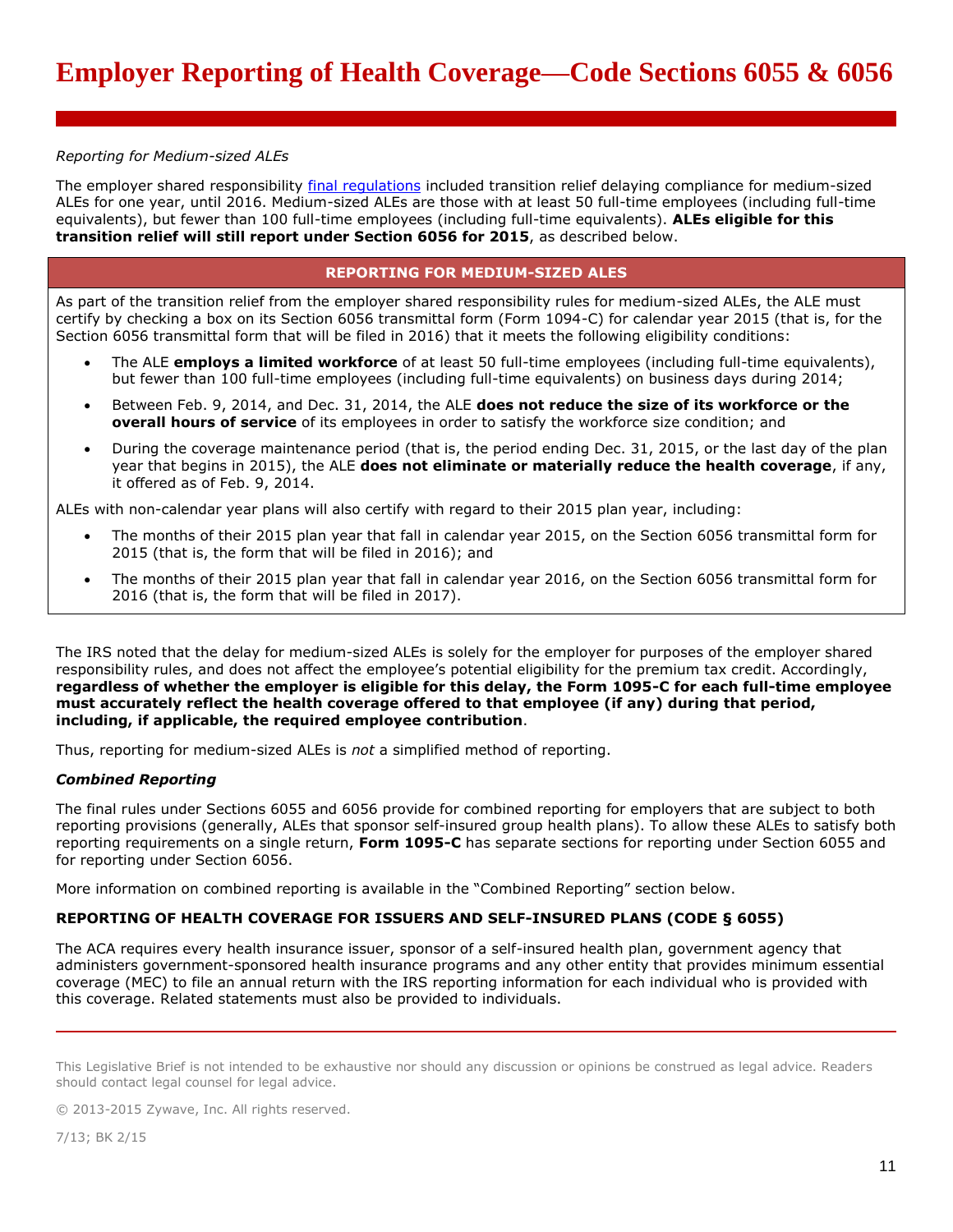The IRS will use the information from the returns to implement the ACA's individual mandate (that is, the requirement that individuals obtain acceptable health insurance coverage for themselves and their family members or pay a penalty). **The ACA's individual mandate became effective in 2014**.

On March 5, 2014, the IRS released a **[final rule](https://www.federalregister.gov/articles/2014/03/10/2014-05051/information-reporting-of-minimum-essential-coverage)** on the Section 6055 reporting requirements. This rule finalizes proposed requiations issued on Sept. 5, 2013. In addition, on Feb. 8, 2015, the IRS released final versions of the following forms, along with related [instructions,](http://www.irs.gov/pub/irs-pdf/i109495b.pdf) that employers will use to report under Section 6055:

- [Form 1094-B,](http://www.irs.gov/pub/irs-pdf/f1094b.pdf) Transmittal of Health Coverage Information Returns; and
- [Form 1095-B,](http://www.irs.gov/pub/irs-pdf/f1095b.pdf) Health Coverage.

[Q&As on Section 6055](http://www.irs.gov/uac/Questions-and-Answers-on-Information-Reporting-by-Health-Coverage-Providers-Section-6055) were also released in August 2014. These forms and instructions are **2014 versions** that may be used for filing in 2015 related to 2014 coverage. **These forms are not required to be filed for 2014**, but reporting entities may voluntarily file them in 2015 for 2014 coverage. Forms and instructions for 2015 reporting have not yet been released, and may contain some changes from these 2014 versions.

## *Minimum Essential Coverage*

Under the Section 6055 reporting requirements, every person that provides MEC to an individual during a calendar year must report on the health coverage provided. MEC includes the following:

- Eligible employer-sponsored coverage, including self-insured plans, COBRA coverage and retiree coverage;
- Coverage purchased in the individual market (including a qualified health plan offered by an Exchange);
- Medicare Part A coverage and Medicare Advantage plans;
- Most Medicaid coverage;
- Children's Health Insurance Program (CHIP) coverage;
- Certain types of veterans health coverage administered by the Veterans Administration;
- Most types of TRICARE coverage;
- Coverage provided to Peace Corps volunteers;
- Coverage under the Nonappropriated Fund Health Benefit Program;
- Refugee Medical Assistance supported by the Administration for Children and Families;
- Self-funded health coverage offered to students by universities for plan or policy years that begin on or before Dec. 31, 2014 (for later years, sponsors of these programs may apply to HHS to be recognized as MEC);
- State high-risk pools for plan or policy years that begin on or before Dec. 31, 2014 (for later years, sponsors of these program may apply to HHS to be recognized as MEC); and
- Other coverage recognized by HHS as MEC.

Section 6055 reporting is not required for coverage that is not MEC. This includes coverage that qualifies as "excepted benefits," such as stand-alone vision care or dental care, workers' compensation and accident or disability policies. Thus, no reporting is required for health savings accounts (HSAs), coverage at on-site medical clinics or for Medicare Part B. However, Medicare Part A qualifies as MEC and is subject to reporting. Note that health flexible spending accounts (health FSAs) must satisfy certain requirements to qualify as excepted benefits. Beginning in 2014, health FSAs that do not qualify as excepted benefits will generally be prohibited under the ACA.

This Legislative Brief is not intended to be exhaustive nor should any discussion or opinions be construed as legal advice. Readers should contact legal counsel for legal advice.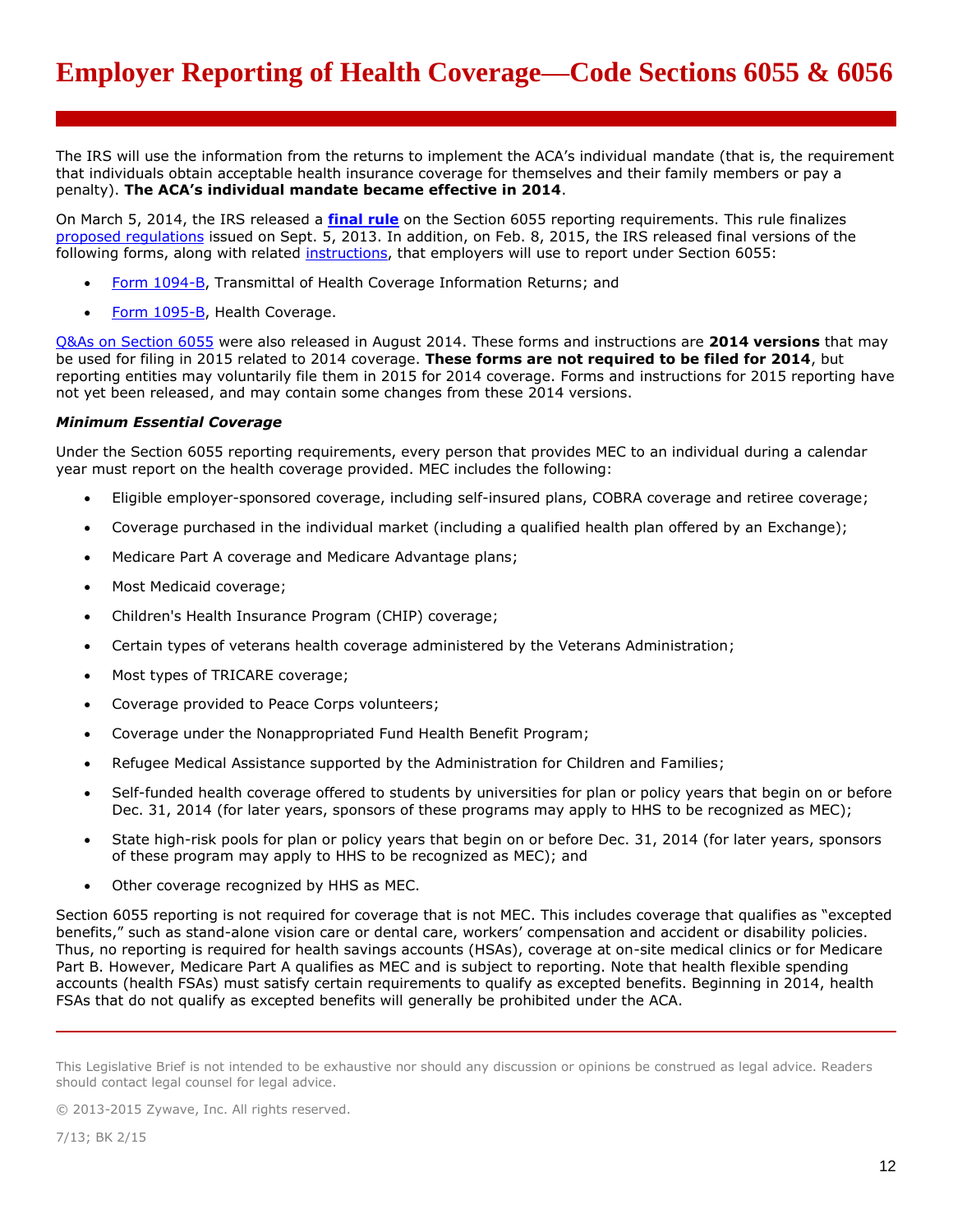In addition, Section 6055 reporting is not required for arrangements that provide benefits in addition or as a supplement to MEC. The final regulations clarify that MEC is considered "supplemental coverage" not subject to reporting if it supplements:

- A primary plan of the same plan sponsor; or
- Government-sponsored coverage (such as Medicare).

Health reimbursement arrangements (HRAs) are considered supplemental coverage to which this rule may apply. Similarly, wellness programs that are an element of other MEC (such as wellness programs offering reduced premiums or cost-sharing under a group health plan) do not require separate Section 6055 reporting.

# *Entities Subject to Section 6055 Reporting*

Under the Section 6055 reporting requirements, every person that provides MEC to an individual during a calendar year must report on the health coverage provided. Reporting entities include:

| Health insurance issuers      | Self-insured plan sponsors      |  |
|-------------------------------|---------------------------------|--|
| Government-sponsored programs | Other entities that provide MEC |  |

To ensure complete and accurate reporting, Section 6055 reporting is required for **all covered individuals**. Reporting entities may use third parties to facilitate filing returns and furnishing statements to comply with Section 6055 reporting requirements. However, these arrangements do not transfer the potential liability for failure to report. In contrast, a government employer that maintains a self-insured group health plan or arrangement may designate (in writing) another related governmental unit, agency or instrumentality as the person responsible for Section 6055 reporting, called a designated government entity (DGE).

## *Health Insurance Issuers*

Health insurance issuers are responsible for Section 6055 reporting for all insured coverage except:

- Coverage under certain government-sponsored programs (such as Medicaid and Medicare) that provide coverage through a health insurance issuer; and
- Coverage under QHPs through the individual market Exchange.

To avoid collecting duplicate or unnecessary information, issuers are not required to submit Section 6055 information returns for QHP coverage through an individual Exchange. The Exchange will provide the necessary information to the IRS and the individual. However, issuers must report on QHPs in the small group market enrolled in through the Small Business Health Options Program (SHOP), because Exchanges will not be reporting information on these plans.

#### *Self-insured Plan Sponsors*

The plan sponsor is responsible for Section 6055 reporting for a self-insured group health plan. In general, the plan sponsor is the entity that establishes or maintains the plan.

- The employer is the plan sponsor for a plan established or maintained by a single employer.
- Each participating employer is the plan sponsor for a plan established or maintained by more than one employer (other than a multiple employer welfare arrangement).
- For a multiemployer plan, the plan sponsor is the association, committee, joint board of trustees or other group of representatives who establish or maintain the plan.

This Legislative Brief is not intended to be exhaustive nor should any discussion or opinions be construed as legal advice. Readers should contact legal counsel for legal advice.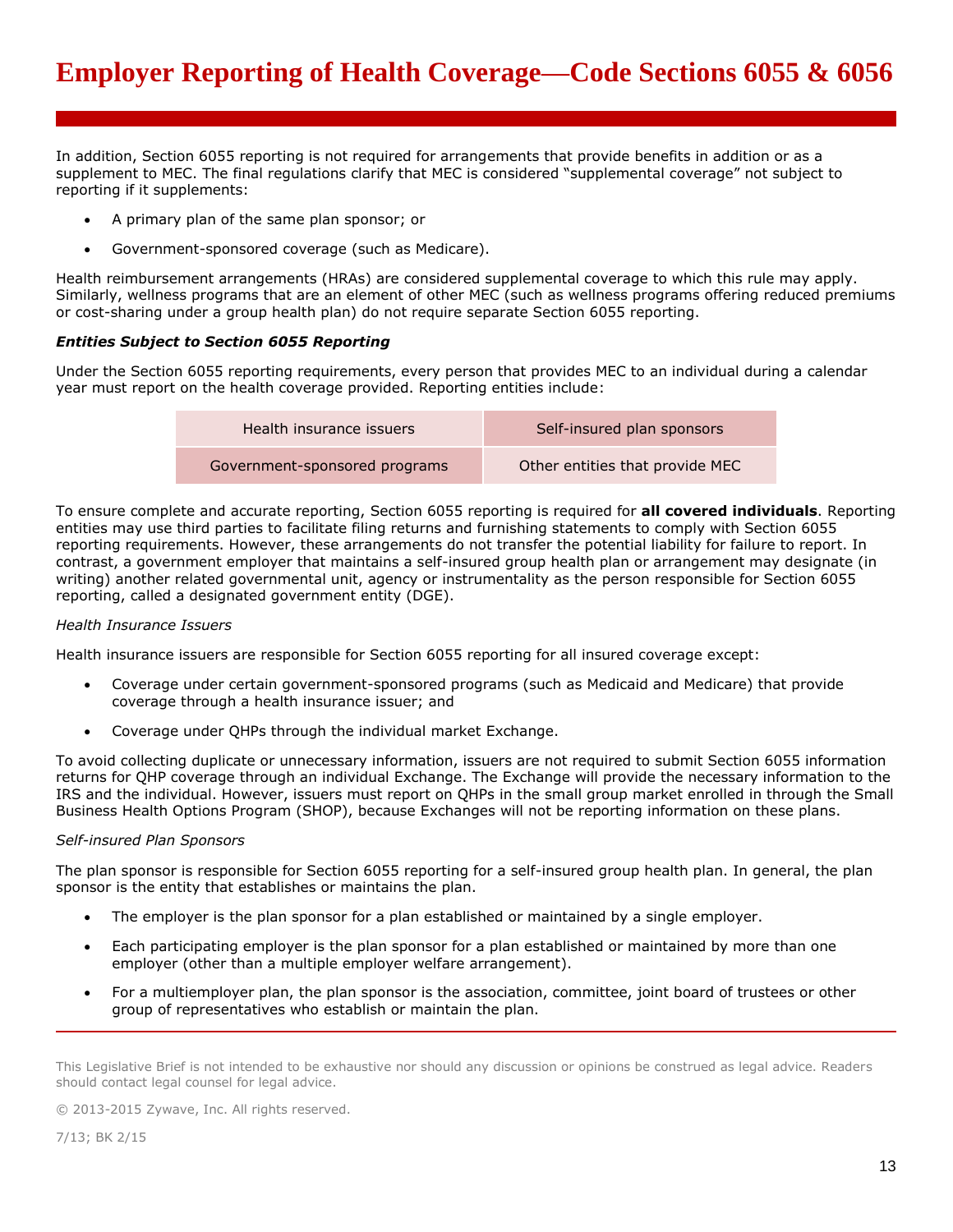# **Employer Reporting of Health Coverage—Code Sections 6055 & 6056**

| <b>TYPE OF COVERAGE</b>                                                                                  | <b>PLAN SPONSOR</b>                                                                                                                        |
|----------------------------------------------------------------------------------------------------------|--------------------------------------------------------------------------------------------------------------------------------------------|
| A self-insured group health plan maintained by<br>a single employer                                      | The employer                                                                                                                               |
| A plan maintained by more than one employer<br>that is not a multiemployer plan (as defined in<br>ERISA) | Each participating employer                                                                                                                |
| A multiemployer plan (as defined in ERISA)                                                               | The association, committee, joint board of trustees or other group<br>of representatives of the parties who establish or maintain the plan |
| A plan maintained solely by an employee<br>organization                                                  | The employee organization                                                                                                                  |
| Any plan for which a plan sponsor is not<br>identified above                                             | The person designated by plan terms or, if no person is<br>designated, each entity that maintains the plan                                 |

For purposes of identifying the employer, **the Code Section 414 employer aggregation rules do not apply**. Thus, a self-insured group health plan or arrangement covering employees of related companies is treated as sponsored by more than one employer, and each employer is required to report for its employees. However, one member of the group may assist the other members by filing returns and furnishing statements on behalf of all members.

Most employers that sponsor self-insured group health plans are ALEs required to report under both Section 6056 and Section 6055. ALEs apply the rules under Section 6056 for identifying the reporting entities in a controlled group. Employers in controlled groups that are not ALEs, and reporting entities (such as issuers) that are not reporting as employers may report under Section 6055 as separate entities, or one entity may report for the group.

#### *Government-sponsored Programs*

Governmental units that provide coverage under a government-sponsored program must also report under Section 6055. For a government-sponsored program, the entity responsible for reporting under Section 6055 is as follows:

| <b>TYPE OF COVERAGE</b>                                                                                                              | <b>WHO MUST REPORT</b>                                                                                            |
|--------------------------------------------------------------------------------------------------------------------------------------|-------------------------------------------------------------------------------------------------------------------|
| Medicaid and CHIP coverage                                                                                                           | The state agency that administers the program                                                                     |
| Medicare, TRICARE, benefits administered by the Department<br>of Veterans Affairs and benefits for Peace Corps volunteers            | The executive department or agency of the<br>governmental unit that provides the coverage                         |
| Health insurance coverage under a government-sponsored<br>program (such as Medicaid, CHIP or Medicare) obtained<br>through an issuer | The executive department or agency of the<br>governmental unit that provides the coverage (and<br>not the issuer) |
| The Nonappropriated Fund Health Benefits Program                                                                                     | The Secretary of Defense may designate the<br>Department of Defense components that must report                   |

This Legislative Brief is not intended to be exhaustive nor should any discussion or opinions be construed as legal advice. Readers should contact legal counsel for legal advice.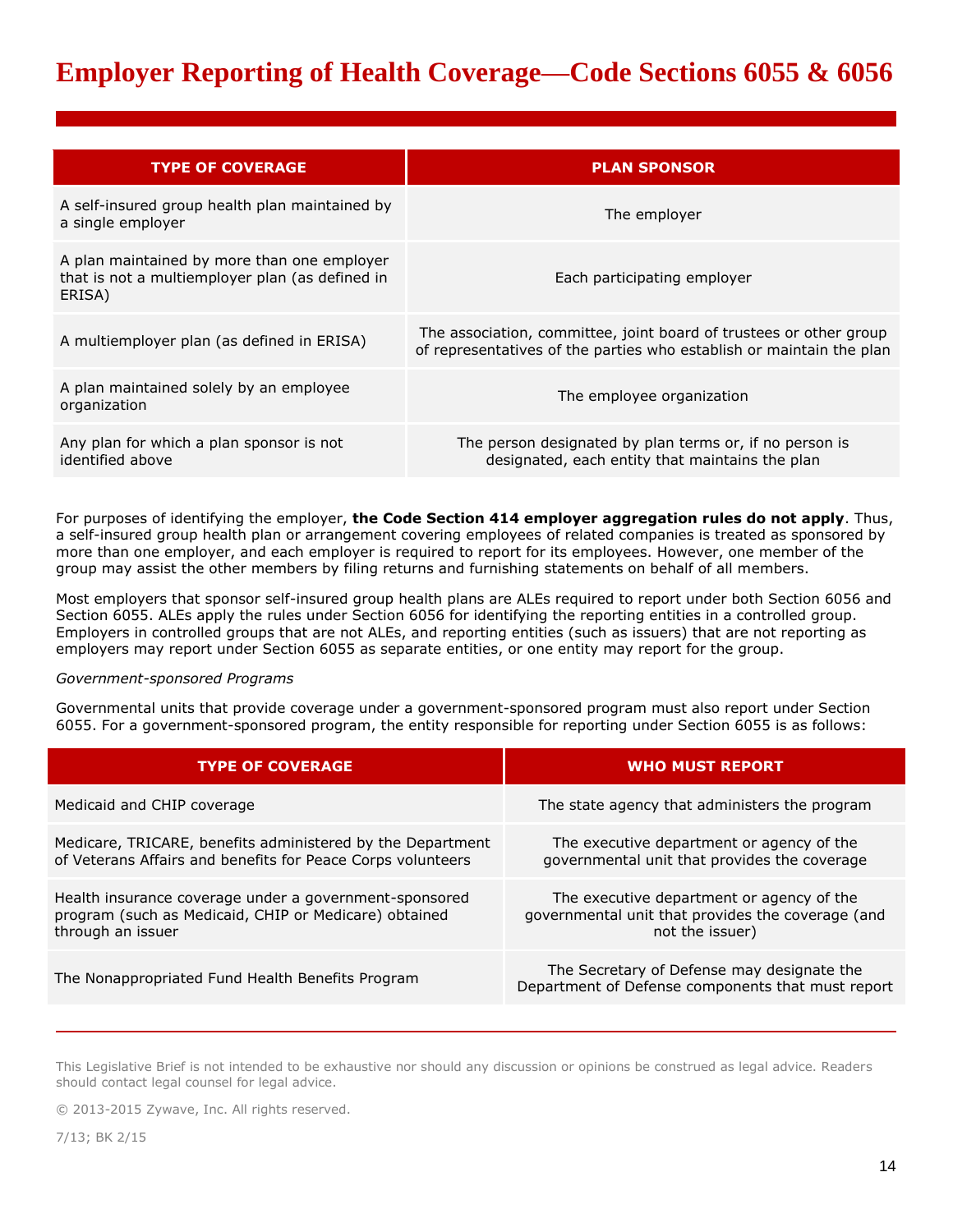## *Required Filings*

In general, a reporting entity that is reporting under Section 6055 as health insurance issuers or carriers, sponsors of self-insured group health plans that are not reporting as ALEs, sponsors of multiemployer plans and providers of government-sponsored coverage will report using **Form 1094-B** and **Form 1095-B**, or other form designated by the IRS. Substitute statements that comply with applicable requirements may be used, as long as the required information is included. On Feb. 8, 2015, the IRS released **final versions** of Forms [1094-B](http://www.irs.gov/pub/irs-pdf/f1094b.pdf) and [1095-B.](http://www.irs.gov/pub/irs-pdf/f1095b.pdf) These are **2014 versions only**, and are not required to be filed for 2014. However, reporting entities may voluntarily file them in 2015 for 2014 coverage. Forms and instructions for 2015 reporting have not yet been released, and may contain some changes from these 2014 versions.

However, a reporting entity that is reporting under Section 6055 as an ALE will file under a combined reporting method, using **Form 1094-C and Form 1095-C**, or other form designated by the IRS. As part of this combined reporting method, Form 1095-C will be used by ALEs to satisfy the Section 6055 and 6056 reporting requirements, as applicable. . On Feb. 8, 2015, the IRS released **final versions** of Forms [1094-C](http://www.irs.gov/pub/irs-pdf/f1094c.pdf) and [1095-C,](http://www.irs.gov/pub/irs-pdf/f1095c.pdf) along with related [instructions.](http://www.irs.gov/pub/irs-pdf/i109495c.pdf) These are **2014 versions only**, and are not required to be filed for 2014. However, reporting entities may voluntarily file them in 2015 for 2014 coverage. Forms and instructions for 2015 reporting have not yet been released, and may contain some changes from these 2014 versions.

Written statements must also be provided to each responsible individual identified on the IRS return. A "**responsible individual**" includes a primary insured, employee, former employee, uniformed services sponsor, parent or other related person named on an application who enrolls one or more individuals (including him or herself) in MEC.

Statements are not required to be provided to any other individual who is not the responsible individual. Individual statements may be made by furnishing to the responsible individual a copy of the IRS return (or a substitute statement that includes the required information).

## *Information Required to Be Reported*

Section 6055 requires the reporting of several data elements that are not required by taxpayers for preparing their tax returns or by the IRS for tax administration. The return must include the following information:

- The name, address and EIN of the reporting entity;
- The name, address and TIN of the primary insured and each other individual covered under the policy or plan;
- For each covered individual, the months for which, for at least one day, the individual was enrolled in coverage and entitled to receive benefits; and
- Any other information required by the IRS.

In addition, if coverage is through an employer's group health plan, the return must contain the following information:

- The name, address and EIN of the employer sponsoring the plan;
- Whether the coverage is a QHP enrolled in through the SHOP, and the SHOP's unique identifier; and
- Any other information the IRS may require.

The individual statement must show:

- The phone number for the reporting entity's designated contact person and policy number, if any; and
- The information required to be shown on the Section 6055 return for the responsible individual and each covered individual listed on the return.

This Legislative Brief is not intended to be exhaustive nor should any discussion or opinions be construed as legal advice. Readers should contact legal counsel for legal advice.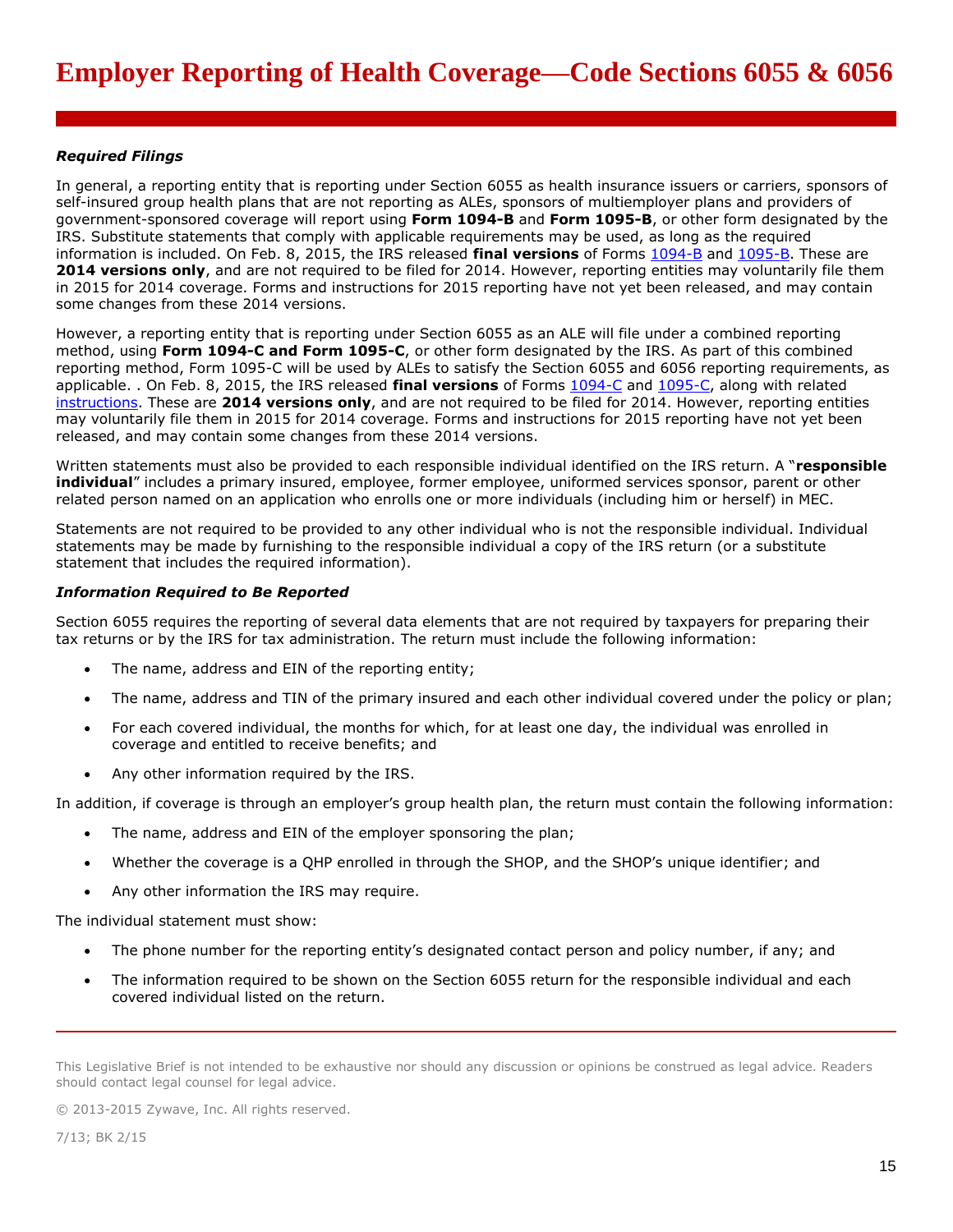# **COMBINED REPORTING**

In an effort to minimize burden and streamline the reporting process, while minimizing the need for employers and the IRS to build multiple systems to accommodate multiple forms, **the final regulations allow all ALEs to use a single combined form for reporting the information required under both Section 6055 and Section 6056**.

Under this combined reporting method, Form 1095-C will be used by ALEs to satisfy the Section 6055 and 6056 reporting requirements, as applicable.

- An ALE that sponsors a self-insured plan will complete both Sections of the combined Form 1095-C to report the information required under both Sections 6055 and 6056. Therefore, these ALEs will be able to use a single form to report information regarding whether an employee was covered.
- An ALE that provides insured coverage will also report on Form 1095-C, but will complete only the Section of Form 1095-C related to Section 6056.

Section 6055 reporting entities that are not ALEs or are not reporting in their capacity as employers (such as health insurance issuers, self-insured multiemployer plans and providers of government-sponsored coverage) will report under Section 6055 on Form 1095-B.

ALEs will also be providing only a single employee statement (with the Section 6056 information and, with respect to employers with a self-insured group health plan, Section 6055 information). Employers are permitted to mail to an employee in the same mailing one or more of the required information returns, such as the combined Section 6055 and Section 6056 employee statement and the Form W-2.

#### *Reporting for Nonemployees Enrolled in Self-insured Coverage*

The final instructions for Forms 1094-C and 1095-C include a new option for ALEs reporting information for nonemployees (such as nonemployee directors, retirees or nonemployee COBRA beneficiaries). This new option allows employers to report employer-sponsored self-insured health coverage for nonemployees (and their family members) using either Forms 1094-B and 1095-B or Form 1095-C, Part III.

This option applies only for ALEs offering self-insured health coverage for any individual who enrolled in the coverage for one or more calendar months of the year, but was not an employee for any calendar month of the year, such as:

- A nonemployee director;
- A retired employee who retired in a previous year;
- A terminated employee receiving COBRA coverage who terminated employment during a previous year; and
- A nonemployee COBRA beneficiary.

A nonemployee does *not* include an individual who obtained coverage through the employee's enrollment, such as a spouse or dependent obtaining coverage when an employee elects family coverage.

Under this new option, ALEs may report enrollment for these individuals using either:

- Forms 1094-B and 1095-B; or
- Form 1095-C, Part III.

If the Form 1095-C is used with respect to an individual who was not an employee for any month of the calendar year, Part II must also be completed by using Code 1G on Line 14 in the "All 12 Months" box (or the box for each month of the calendar year).

This Legislative Brief is not intended to be exhaustive nor should any discussion or opinions be construed as legal advice. Readers should contact legal counsel for legal advice.